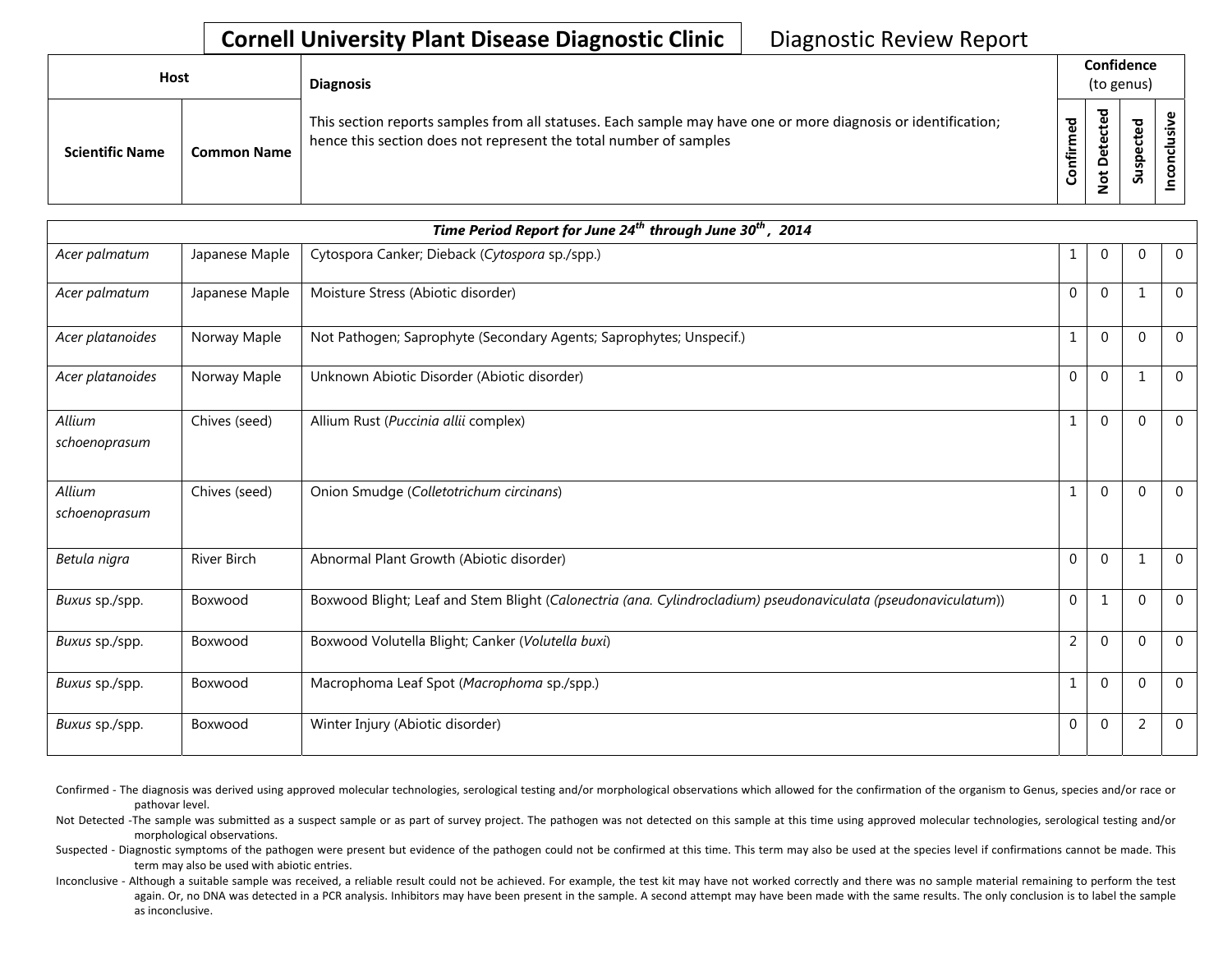| <b>Host</b>            |                    | <b>Diagnosis</b>                                                                                                                                                                   | Confidence<br>(to genus) |                                   |                  |                    |
|------------------------|--------------------|------------------------------------------------------------------------------------------------------------------------------------------------------------------------------------|--------------------------|-----------------------------------|------------------|--------------------|
| <b>Scientific Name</b> | <b>Common Name</b> | This section reports samples from all statuses. Each sample may have one or more diagnosis or identification;<br>hence this section does not represent the total number of samples | ᇃ<br>onfirm              | ಾ<br>ீ<br>$\triangle$<br><u>ي</u> | ъ<br>⊻<br>Ξ<br>S | ω<br>ີທ<br>᠊ᠣ<br>g |

| Chionanthus      | Chinese        | Discula Anthracnose (Discula sp./spp.)                               | 1            | $\Omega$       | $\Omega$     | $\mathbf 0$    |
|------------------|----------------|----------------------------------------------------------------------|--------------|----------------|--------------|----------------|
| retusus          | Fringetree     |                                                                      |              |                |              |                |
| Fagus sylvatica  | European Beech | Aphis Aphids (Aphis sp./spp.)                                        | -1           | $\Omega$       | $\mathbf 0$  | $\mathbf{0}$   |
| Fagus sylvatica  | European Beech | Moisture Stress (Abiotic disorder)                                   | $\Omega$     | $\Omega$       | $\mathbf{1}$ | $\mathbf{0}$   |
| Fagus sylvatica  | European Beech | Sooty Mold (Unidentified Fungus)                                     | $\mathbf{1}$ | $\Omega$       | $\Omega$     | $\mathbf 0$    |
| Hordeum sp./spp. | <b>Barley</b>  | Barley Yellow Dwarf Strain 2 (Barley Yellow Dwarf Virus (BYDV-PAV))  | $\mathbf{0}$ | 1              | $\mathbf 0$  | $\mathbf{0}$   |
| Hordeum sp./spp. | <b>Barley</b>  | Barley Yellow Dwarf Strain 5 (Barley Yellow Dwarf Virus (BYDV-RMV))  | $\mathbf{0}$ | 1              | $\mathbf{0}$ | $\mathbf 0$    |
| Hordeum sp./spp. | Barley         | Barley Yellow Dwarf Strain 6 (Barley Yellow Dwarf Virus (BYDV-RPV))  | $\mathbf 0$  | 1              | $\mathbf{0}$ | $\overline{0}$ |
| Malus sp./spp.   | Crabapple      | Apple Scab (Venturia (Spilocaea) inaequalis (pomi)                   | $\mathbf{1}$ | $\Omega$       | $\Omega$     | $\mathbf{0}$   |
| Malus sp./spp.   | Crabapple      | Fire Blight (Erwinia amylovora)                                      | $\mathbf{1}$ | $\mathbf{0}$   | $\mathbf{0}$ | $\mathbf 0$    |
| Malus sp./spp.   | Crabapple      | Frogeye Leaf Spot; Black Rot (Botryosphaeria obtusa)                 | $\mathbf{1}$ | $\Omega$       | $\Omega$     | $\mathbf{0}$   |
| Picea abies      | Norway Spruce  | Diplodia Tip Blight; Canker (Sphaeropsis (Diplodia) sapinea (pinea)) | 1            | $\Omega$       | $\Omega$     | $\mathbf{0}$   |
| Picea abies      | Norway Spruce  | Plant out-growing the site (abiotic issue)                           | $\Omega$     | $\overline{0}$ | $\mathbf{1}$ | $\mathbf 0$    |
| Picea abies      | Norway Spruce  | Rhizosphaera Needle Cast (Rhizosphaera sp./spp.)                     | $\mathbf{1}$ | $\Omega$       | $\Omega$     | $\mathbf 0$    |

Confirmed - The diagnosis was derived using approved molecular technologies, serological testing and/or morphological observations which allowed for the confirmation of the organism to Genus, species and/or race or pathovar level.

Not Detected -The sample was submitted as a suspect sample or as part of survey project. The pathogen was not detected on this sample at this time using approved molecular technologies, serological testing and/or morphological observations.

Suspected - Diagnostic symptoms of the pathogen were present but evidence of the pathogen could not be confirmed at this time. This term may also be used at the species level if confirmations cannot be made. This term may also be used with abiotic entries.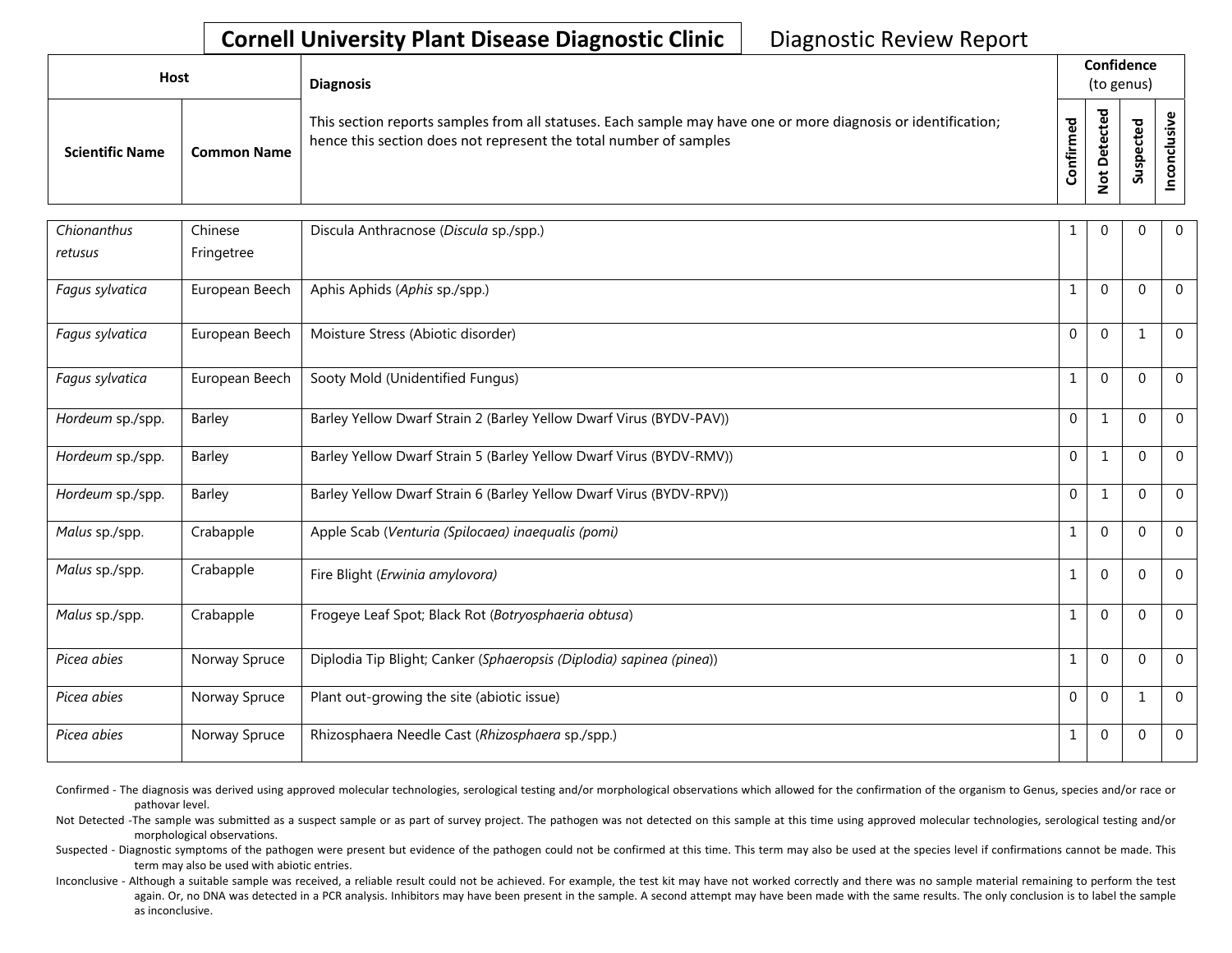| <b>Host</b>            |                    | <b>Diagnosis</b>                                                                                                                                                                   | Confidence<br>(to genus) |                         |                          |  |
|------------------------|--------------------|------------------------------------------------------------------------------------------------------------------------------------------------------------------------------------|--------------------------|-------------------------|--------------------------|--|
| <b>Scientific Name</b> | <b>Common Name</b> | This section reports samples from all statuses. Each sample may have one or more diagnosis or identification;<br>hence this section does not represent the total number of samples | ᇃ<br>onfirm              | ᅙ<br>$\omega$<br>ይ<br>ω | ठ<br>မိ<br><u>۾</u><br>w |  |

| Picea abies              | Norway Spruce                          | Stigmina Needle Blight (Stigmina lautii)                             |                | 0            | $\mathbf{0}$ | $\mathbf 0$    |
|--------------------------|----------------------------------------|----------------------------------------------------------------------|----------------|--------------|--------------|----------------|
| Pinus sylvestris         | Scotch Pine                            | Diplodia Tip Blight; Canker (Sphaeropsis (Diplodia) sapinea (pinea)) |                | $\Omega$     | $\Omega$     | $\mathbf{0}$   |
| Pinus sylvestris         | Scotch Pine                            | Unknown Abiotic Disorder (Abiotic disorder)                          | $\Omega$       | $\Omega$     | 1            | $\overline{0}$ |
| Pinus sylvestris         | Scotch Pine                            | Unspecified Pathology (Phomopsis sp./spp.)                           |                | $\Omega$     | $\mathbf 0$  | $\mathbf{0}$   |
| Poa ; Agrostis spp.      | Mixture; Ky<br>bluegrass;<br>bentgrass | Anthracnose; Colletotrichum Leaf Spot (Colletotrichum sp./spp.)      |                | $\mathbf{0}$ | $\mathbf{0}$ | $\mathbf{0}$   |
| Poa ; Agrostis spp.      | Mixture; Ky<br>bluegrass;<br>bentgrass | Blue-green Algae (Oscillatoria sp./spp.) [                           |                | $\Omega$     | $\mathbf{0}$ | $\overline{0}$ |
| Pyrus sp./spp.           | Pear<br>(ornamental)                   | Rust (Gymnosporangium sp./spp.)                                      | $\mathbf{1}$   | $\Omega$     | $\mathbf{0}$ | $\mathbf{0}$   |
| Quercus sp./spp.         | Oak                                    | Bacterial Wetwood; Slime Flux (Various Pathogens)                    | $\mathbf 0$    | $\mathbf{0}$ | 1            | $\Omega$       |
| Rhododendron<br>sp./spp. | Azalea;<br>Rhododendron                | No Pathogen Found (Identification Analysis)                          |                | $\Omega$     | $\mathbf{0}$ | $\mathbf{0}$   |
| Rhododendron<br>sp./spp. | Azalea;<br>Rhododendron                | Root Damage (Abiotic disorder)                                       | $\overline{0}$ | $\mathbf{0}$ | 1            | $\mathbf{0}$   |

Confirmed - The diagnosis was derived using approved molecular technologies, serological testing and/or morphological observations which allowed for the confirmation of the organism to Genus, species and/or race or pathovar level.

Not Detected -The sample was submitted as a suspect sample or as part of survey project. The pathogen was not detected on this sample at this time using approved molecular technologies, serological testing and/or morphological observations.

Suspected - Diagnostic symptoms of the pathogen were present but evidence of the pathogen could not be confirmed at this time. This term may also be used at the species level if confirmations cannot be made. This term may also be used with abiotic entries.